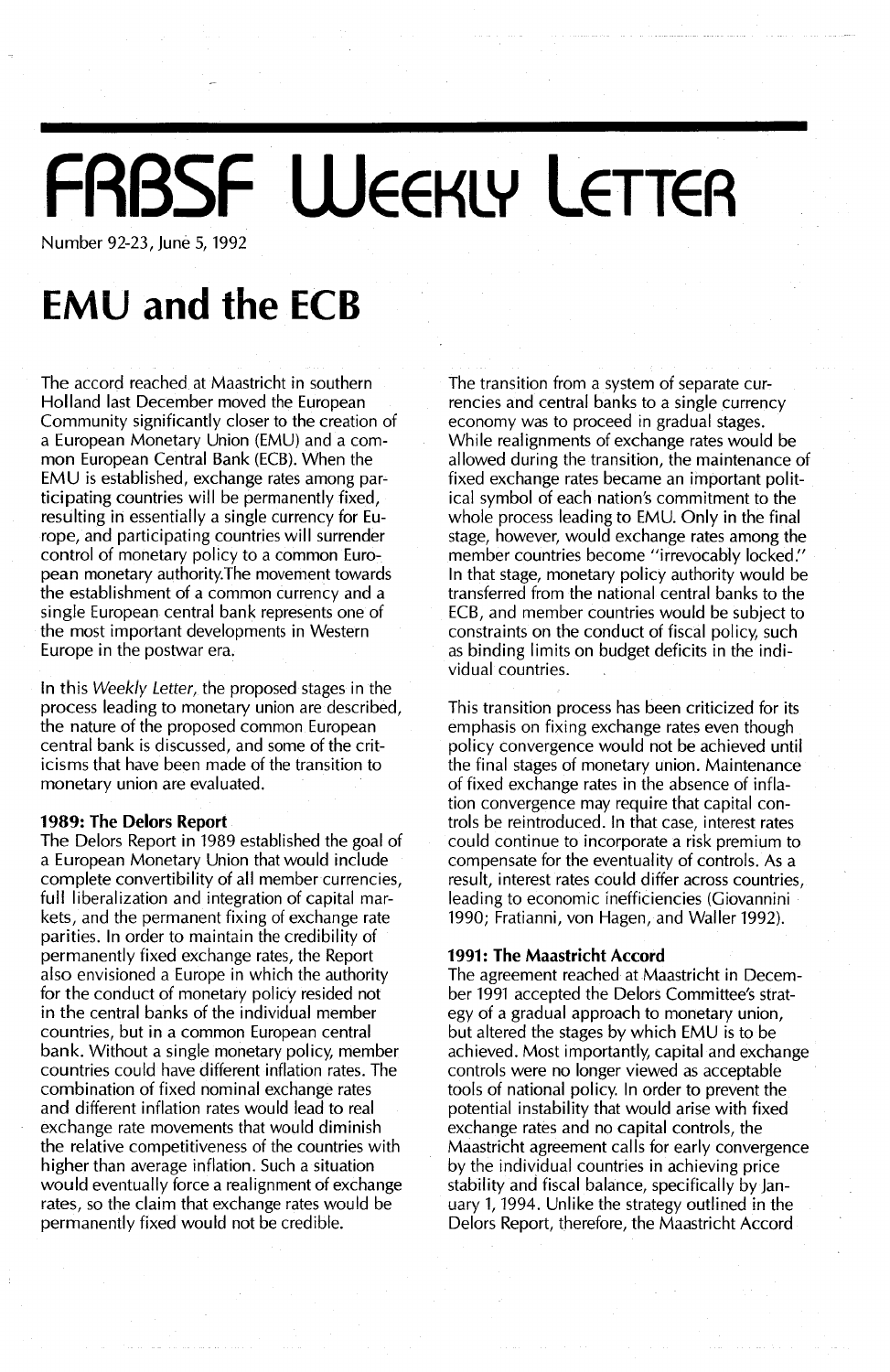# **FABSF**

envisions the achievement of financial and economic integration, including the permanent elimination of capital controls, before monetary union is established, with greater convergence required to ensure exchange rate stability during the process.

To facilitate the necessary policy coordination, the Maastricht Accord establishes a new European Monetary Institute designed to coordinate national monetary policies and prepare the way for the ECB. Finally, the Accord sets a timetable for monetary union and establishes four requirements for countries to enter the union. First, a country's inflation rate must be no more than 1.5 percentage points *above* the *average* rate of the three EC countries with the lowest rates of inflation. Second, its long-term government bond interest rate must not exceed by more than 2 percentage points the rates of the three lowest inflation countries. Third, the total government deficit must be 3 percent or less of GOP. Fourth, outstanding government debt must be no more than 60 percent of GOP. These preconditions for entry require inflation convergence, capital market integration, and fiscal budgetary control.

The Maastricht Accord calls for final monetary union no later than January 1, 1999 and as early as the end of 1996 if seven EC members (that is, a majority) *have* met the entry conditions. Currently, only Germany, France, Denmark, and Luxembourg qualify, and the only other country that seems likely to qualify by 1996 is the Netherlands. Consequently, monetary union probably will be delayed until 1999 and, *even* then, will include only a minority of EC countries.

The Accord continues the strategy of the Delors Report in using exchange rate policy as a signal of commitment to the EMU and to policies of price stability. In fact, the current exchange rate system in the EC has been described as ". . .an arrangement for France and Italy to purchase a commitment to low inflation by accepting German monetary policy" (Giavazzi and Giovannini, 1989, p. 85).

According to one *view, however,* this strategy is both unnecessary and costly. An alternative approach to monetary union could allow exchange rates to remain flexible while completing the

process of economic and financial integration, at which point policy coordination could be enforced, followed by the complete fixing of exchange rates. In this scenario, the gains of economic integration could be realized *even* if individual countries were still following inconsistent inflation policies. Exchange rates would be allowed to adjust to reflect differing inflation rates or regional economic disturbances.

As an example of the costs of making fixed parities a symbol of commitment to the process of eventual monetary union, EC countries were forced to raise interest rates in line with the rise in German interest rates that occurred at the time of German unification, leading to a widespread slowdown in economic activity. The alternative of allowing the OM to appreciate relative to other European currencies would have helped to cushion the impact of German unification on the economies of the other European countries.

Some economists *have* argued that a more satisfactory way to gain credibility for a low inflation policy, while not losing the ability to adjust exchange rates if necessary during the transition to EMU, would be to increase the independence from political control of the individual national central banks (Fratianni, *von* Hagen, and Waller 1992).

This argument is based on the observation that countries with legally independent central banks tend, on *average,* to experience lower inflation (see Weekly Letter Dec. 13, 1991). Independent central banks are believed to be less likely to sacrifice long-term price stability than are elected governments who might try to use monetary policy to achieve short-term economic expansions for political reasons. While a government's decision to realign its exchange rate might call into question its commitment to low inflation and eventual monetary union, such a realignment made while monetary policy is conducted by an independent central bank would be less likely to raise doubts about the commitment to low inflation.

The Maastricht Accord calls on EC countries to modify their centra! banking legislation to ensure their own central banks *have* a degree of independence consistent with that proposed for the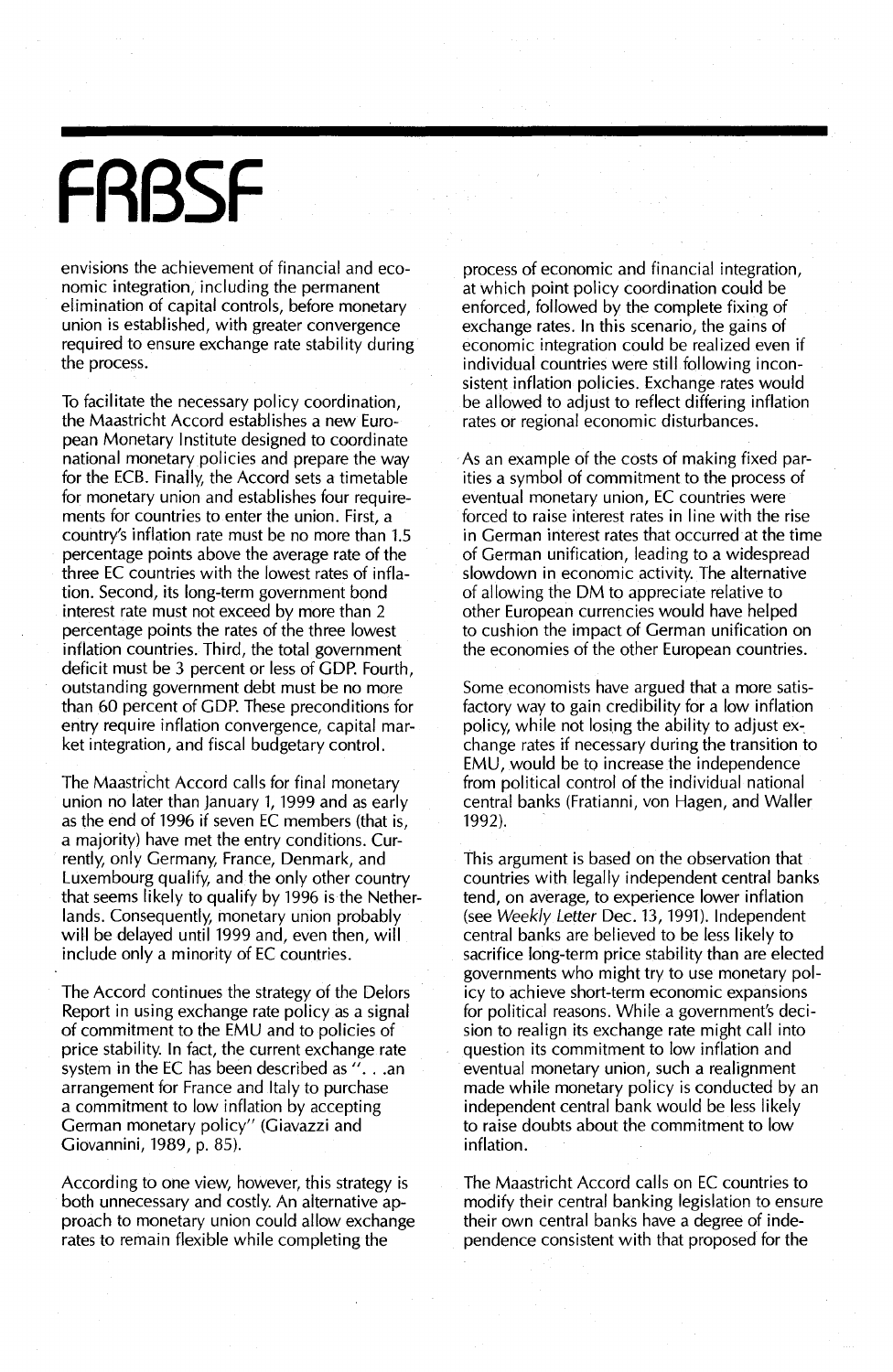ECB. This requirement need only be met, however, by the time complete monetary union actually begins.

#### The ECB: Another Bundesbank?

Membership in the EMU requires participating countries to surrender control over monetary policy. Once monetary union is established, with exchange rates of the participating countries permanently locked, monetary policy authority will be vested in the new ECB; countries in the EMU will no longer be free to set their own monetary policies. The explicit policy objective of the ECB is to be price stability, so it is not surprising that the ECB is being closely modeled on the European central bank that has been most successful in achieving low inflation, Germany's Bundesbank.

Like the Bundesbank, the ECB will have an Executive Board (appointed by the European Council in consultation with the ECB Council and the European Parliament) that will carry out the policy guidelines established by a central bank Council in which regional interests are represented. The ECB Council will consist of the six members of the ECB Executive Board plus the central bank Governors from those countries that have met the requirements for entry into the EMU. Fratianni, von Hagen and Waller (1992) argue that the Governors from the national central banks will be stronger supporters of price stability than the members of the Executive Board who will represent EC-wide political interests. This is similar to the argument that regional Federal Reserve Bank presidents are more disposed towards low inflation policy than are members of the Board of Governors. Tootell (1991), however, finds no discernable difference in voting behavior by Federal Reserve Bank Presidents and the Board of Governors, suggesting that the inclusion of regional representation on the ECB Council may make little difference.

To maintain the ECB's independence, its statute says that neither the ECB nor the national central banks are to take instructions from member governments or from EC institutions. Members of the ECB's Board will be appointed for eight-year nonrenewable terms in order to ensure their political independence.

Political and legal independence of the ECB is unlikely to shield its decisions from political controversy. If individual countries evaluate the short-run tradeoff between unemployment and inflation differentiy, there will be conflict over the policy the ECB should follow in the face of economic disturbances that have differential impacts on the nations in the union. The unification of Germany provides a vivid example in which the "independent" Bundesbank was forced to accede to decisions reached by the government that had monetary implications. Such developments are likely to test the true independence of the future ECB and its ability to sustain price stability as the sole objective of monetary policy.

> Carl W. Walsh Professor of Economics Univ. of California, Santa Cruz and Visiting Scholar Federal Reserve Bank of San Francisco

#### References

Fratianni, Michele, Jürgen von Hagen and Christopher Waller, "The Maastricht Way to EMU," mimeo, March 1992.

Giavazzi, F. and A. Giovannini, Limiting Exchange Rate Flexibility: The European Monetary System, Cambridge, Mass., MIT Press, 1989.

Ciovannini, Alberto, The Transition to European Monetary Union, Essays in International Finance No. 178, Nov. 1990, Princeton University.

Tootell, Geoffrey M.B., "Are District Presidents More Conservative Than the Board Governors?", New England Economic Review, Federal Reserve Bank of Boston, Sept/Oct. 1991, 3-12.

Opinions expressed in this newsletter do not necessarily reflect the views of the management of the Federal Reserve Bank of San Francisco, or of the Board of Governors of the Federal Reserve System. Editorial comments may be addressed to the editor or to the author.... Free copies of Federal Reserve publications can be obtained from the Public Information Department, Federal Reserve Bank of San Francisco, P.O. Box 7702, San Francisco 94120. Phone (415) 974-2246, Fax (415) 974-3341.